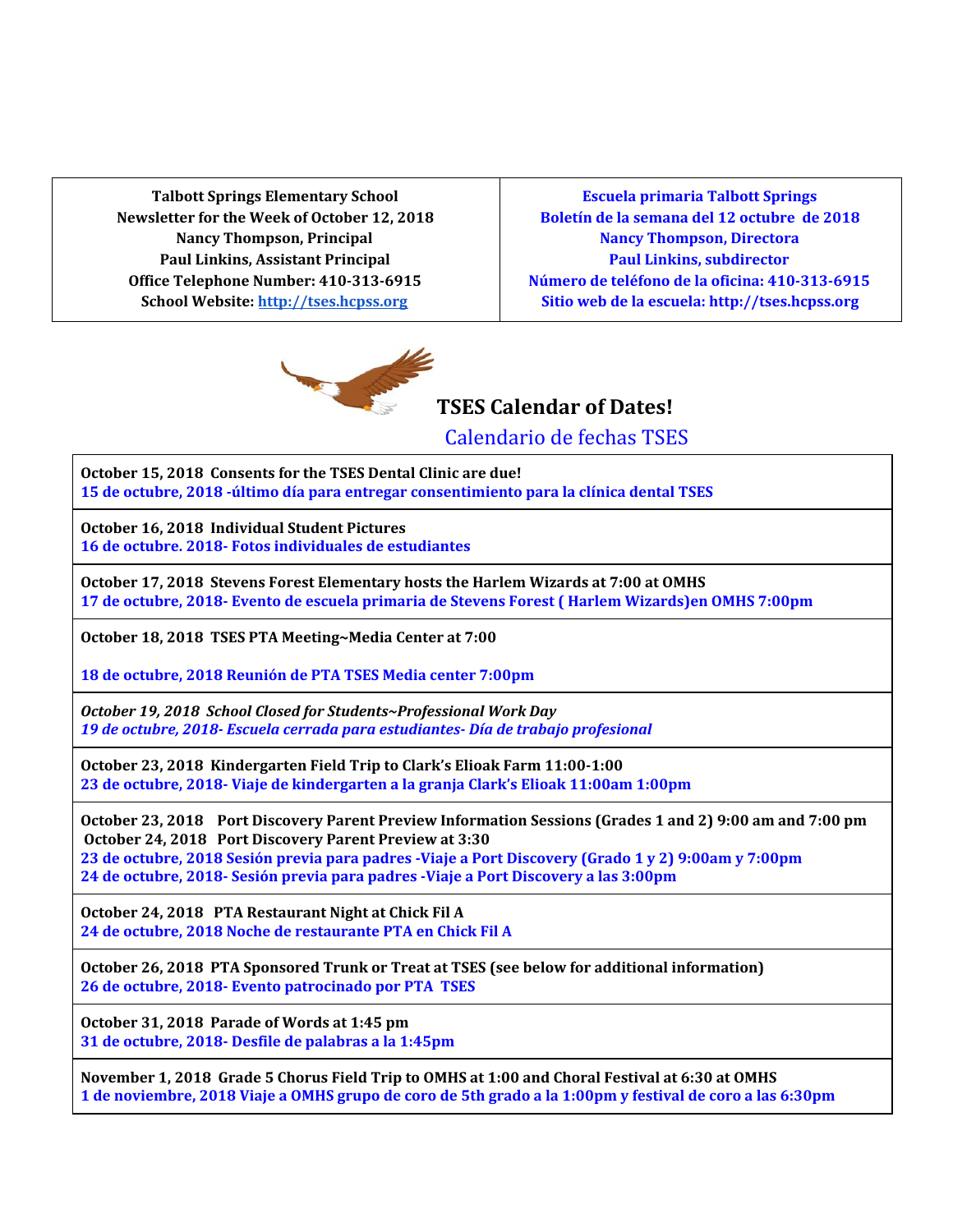#### **OMHS.**

**November 2, 2018 Field trip for 1st AND 2nd Grade to Port Discovery Children's Museum 9:30-1:30 2 de noviembre, 2018- viaje de 1 y 2nd grado a Port Discovery- Museo de niños 9:30 a 1:00pm**

**November 5, 2018 Dental Clinic at TSES (see information below) End of Quarter 1 5 de noviembre, 2018 Clínica dental en TSES (ver información abajo) Fin del primer periodo.**

*November 6, 2018 Schools and Offices Closed for Election Day 6 de noviembre, 2018- Escuelas y oficinas cerradas por día de elecciones*

*November 7, 2018 Professional Work Day~Schools Closed for Students 7 de noviembre, 2018- Día de trabajo profesional- Escuela cerrada para estudiantes*

#### **From the Principal**

This has been a busy week at TSES! On Tuesday, Q1 Interim Reports were sent home. Please share the information on the report with your child. Celebrate the strengths and ask your child to set a goal for Learning Behaviors for for the last four weeks of Quarter 1. Please contact your child's teacher(s) with questions. We welcome parent conferences at any time that you feel that a meeting is needed! Please note that homework is being sent home in for students in Grades 1-5. Your child should have either Vocabulary or Math each evening and Reading every evening. See the homework schedule in the front of your child's Agenda Book on page 15. Students in PK and Kindergarten are asked to read each night at home.

Thank you to the TSES PTA for sponsoring the 3rd Grade Steel Drum residency! Although we had to postpone the performance for a week, this has been an outstanding experience for our students so far. Thank you to Stephanie Reid for her work with arranging the residency and for securing grant funds to cover the event. Enjoy the cooler weather and have a wonderful weekend! Nancy Thompson

Principal

### **De la directora.**

¡Esta ha sido una semana ocupada en TSES! El martes, se enviaron a casa los informes provisionales del primer trimestre. Por favor, comparta la información en el informe con su hijo. Celebre las fortalezas y pídale a su hijo que establezca una meta para los comportamientos de aprendizaje durante las últimas cuatro semanas del primer trimestre. Póngase en contacto con los maestros de su hijo si tiene preguntas. ¡Los invitamos a solicitar conferencias de padres en cualquier momento que sienta que se necesita una reunión! Tenga en cuenta que la tarea se está enviando a casa para los estudiantes en los grados 1-5. Su hijo debe tener vocabulario o matemáticas cada noche y lectura todas las noches. Vea el calendario de tareas al frente de la agenda de su hijo en la página 15. Se les pide a los estudiantes de PK y Kindergarten que lean cada noche en casa. ¡Gracias al PTA de TSES por patrocinar la residencia en tercer grado de tambores de acero! Aunque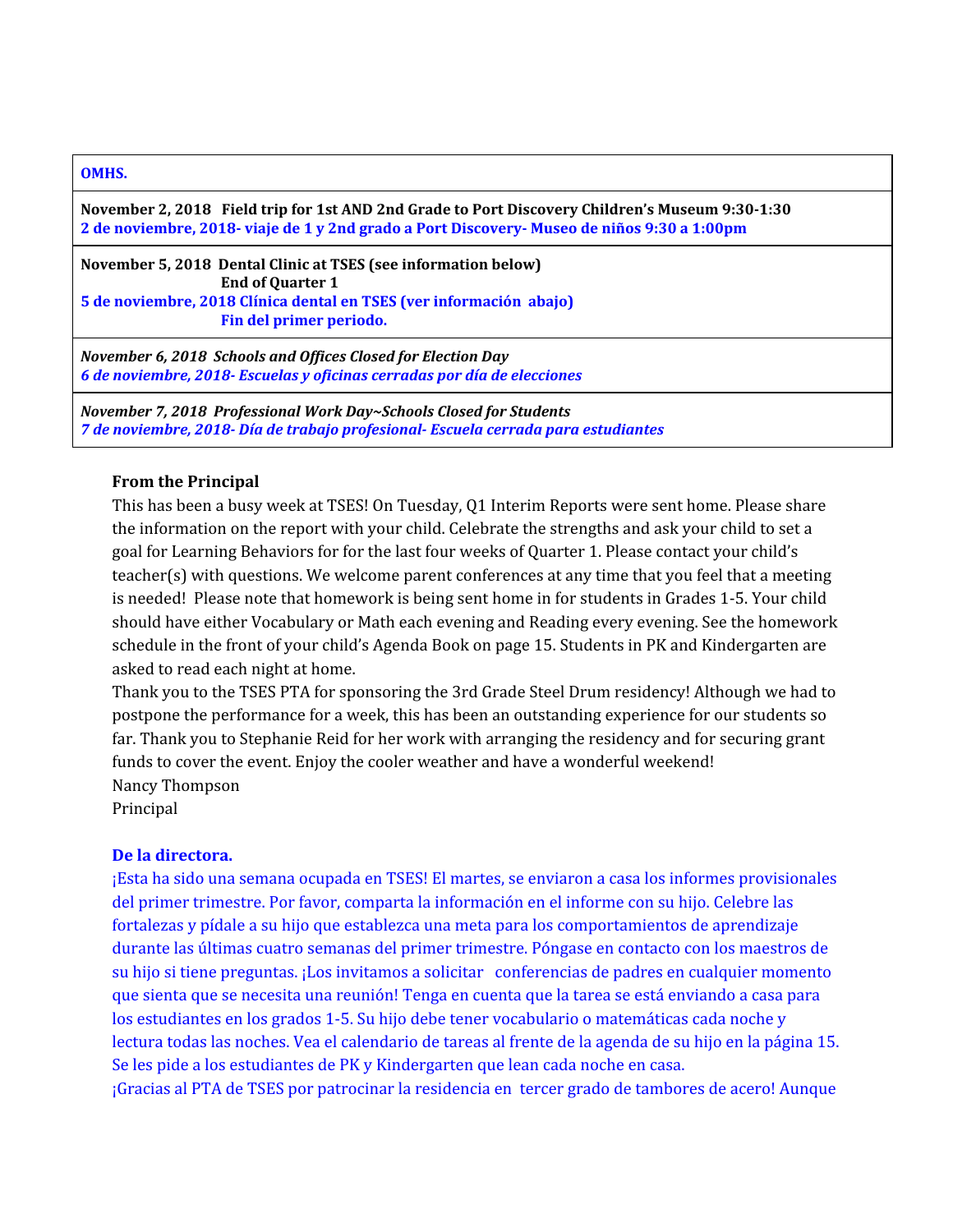tuvimos que posponer el rendimiento por una semana, esta ha sido una experiencia excepcional para nuestros estudiantes hasta ahora. Gracias a Stephanie Reid por su trabajo en la organización de la residencia y por obtener fondos para cubrir el evento. ¡Disfruten del clima más fresco y tengan un maravilloso fin de semana!

Tengan un fin de semana maravilloso.

*Nancy Thompson Directora de escuela*

### IMPORTANT TSES INFORMATION:

**Individual Student Pictures** are scheduled for Tuesday October 16, 2018. You can pre-order portraits at [www.schoolpix.com](http://www.schoolpix.com/). Click the button that reads: Preorder Portraits Online Here. Use the preorder code Y8RA3JND. Picture 'envelopes' will be sent home on Monday October 15, 2018.

**Mark your calendars!** Trot for Talbott is on October 27th, from 8:00am to 10:00am! Trot is a great family event and all are welcome. There will be a 1-mile fun run, cash raffle, wellness presentations and a Kangaroo Kids demonstration. Please send in sponsorship forms by October 24th. Please email Mr. Watts with any questions, sean\_watts@hcpss.org or 410-313-6915.

**Veterans Day at TSES** Veteran's Day is coming soon! Volunteers are needed to support our effort to educate TSES students about this important holiday. During the week of October 29th-November 2nd, Ms. Ressler and Mrs. Kapadia our media teachers will be talking with students about Veterans' Day and students will be writing letters of gratitude to those serving in the United States Military. Ms. Ressler and Ms. Kapadia are seeking volunteers who may be willing to come in and speak to our students about their active service in any branch of the United States Military. If you would be willing to volunteer your time during the week of October 29th- November 2nd, please contact Ms. Ressler via email Laura\_Ressler@hcpss.org or call the school to leave her a message 410-313-6915 at your earliest convenience.

**How to Show our Gratitude to Veterans** At Talbott Springs Elementary, we would like to thank family members of our students who have previously served or are currently serving in any branch of the United States military. Please click on the link below and share your information so that we can give special recognition to the children, on Monday November, 12th. **Please submit your information by Friday November 2nd** to allow time for preparing materials for special recognition. Thank you!

[https://docs.google.com/forms/d/e/1FAIpQLSeNS65Sp7jm5qkT6JxZVbxjMHwpYH0I6WK8XBOU0](https://docs.google.com/forms/d/e/1FAIpQLSeNS65Sp7jm5qkT6JxZVbxjMHwpYH0I6WK8XBOU0iZd1Gn1aw/viewform?usp=sf_link) [iZd1Gn1aw/viewform?usp=sf\\_link](https://docs.google.com/forms/d/e/1FAIpQLSeNS65Sp7jm5qkT6JxZVbxjMHwpYH0I6WK8XBOU0iZd1Gn1aw/viewform?usp=sf_link)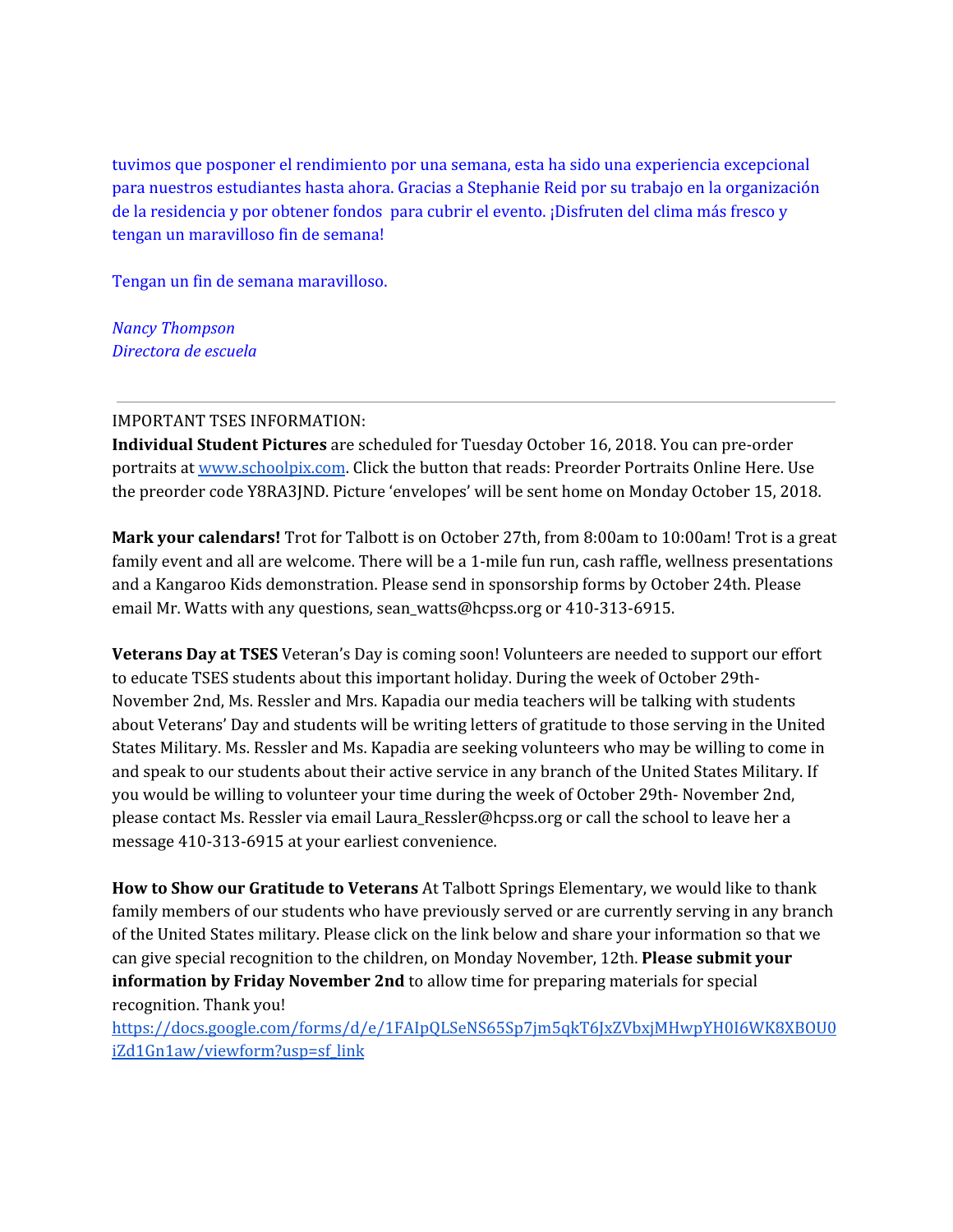### **Free and Reduced Meals**

**If you have not already done so - please complete thi[s](http://track.spe.schoolmessenger.com/f/a/5omoApDHbxuz1t4zmXO6GQ~~/AAAAAQA~/RgRdoNYfP0QqaHR0cHM6Ly93d3cuaGNwc3Mub3JnL2Zvb2Qtc2VydmljZXMvZmFybXMvVwdzY2hvb2xtQgoAAJ-iv1vxYnoLUhhuYW5jeV90aG9tcHNvbkBoY3Bzcy5vcmdYBAAAAAE~) [paperwork](http://track.spe.schoolmessenger.com/f/a/5omoApDHbxuz1t4zmXO6GQ~~/AAAAAQA~/RgRdoNYfP0QqaHR0cHM6Ly93d3cuaGNwc3Mub3JnL2Zvb2Qtc2VydmljZXMvZmFybXMvVwdzY2hvb2xtQgoAAJ-iv1vxYnoLUhhuYW5jeV90aG9tcHNvbkBoY3Bzcy5vcmdYBAAAAAE~) to see if you qualify for Free and Reduced Meals. There are many other benefits for families who qualify as well! Holiday Assistance!** During this holiday season if you would like to assist a family in our school by providing holiday gifts, or gift cards please contact Ms. Lauran Hoffman by email Lauran\_Hoffman@hcpss.org by November 9th.

**TSES Dental Clinic:** On Monday November 5th, Talbott Springs ES will hold an in-school dental clinic provided by the MD Smiles Program. Your child can get dental care at their school. Best of all, in most cases there is no cost to you if your child is insured with Medicaid or CHIP! Private insurance and affordable self-pay options are also available.

Having your child seen by the in-school dentist saves you valuable time. Top quality care is provided by local, licensed dentists right in the familiar surroundings of your child's school. Dental care includes a complete exam, x-rays, cleaning, fluoride and sealants when needed. Restorative care, such as fillings, may also be provided.

Partner With the Smiles Program to Keep Your Child Healthy! Please return all consents by October 15th. For questions, please contact the health room at 410-313-6915 and ask to speak with Mrs. Dickerson or Mrs. Cook. Taking care of your child's teeth is an important part of keeping them healthy!

**Field Trip for ALL 1st and 2nd Grade students and a family member!** On November 2nd\* (9:30 a.m.-1:30 p.m.), all 1st and 2nd grade students will go on a field trip to Port Discovery. This is a unique opportunity in that we can invite ALL parents who wish to chaperones free of charge, however we require they participate in a field trip PARENT PREVIEW informational session in order to make the most of their experience while at the museum with their children. This field trip is funded by HCPSS Title I Programs. We have set up 3 possible PREVIEW times for your convenience.

You are welcome to bring your children with you to the PREVIEW. 1st and 2nd graders at the preview will participate in activities to prepare them for their field trip.

Who: All parents attending the field trip on November 2nd

What: A preview to the play areas and interactive questions

Why: To enhance the bonding moments between you and your child during the field trip. When: October 23rd 8:45 a.m. OR 7:00 p.m. OR October 24th 3:30 p.m. AT TSES

**Howard County G/T Program Parent Academy, Oct. 17***8:30 p.m. Howard High School, 8700 Old Annapolis Road, Ellicott City, 21043* HCPSS families interested in the Gifted and Talented (G/T) Program are invited to come learn about the advanced-level offerings available through the G/T Education Program and how their students can become involved. For more information, please email hcpssgtac@gmail.com or alyson\_tommins@hcpss.org or call 410-313-6800.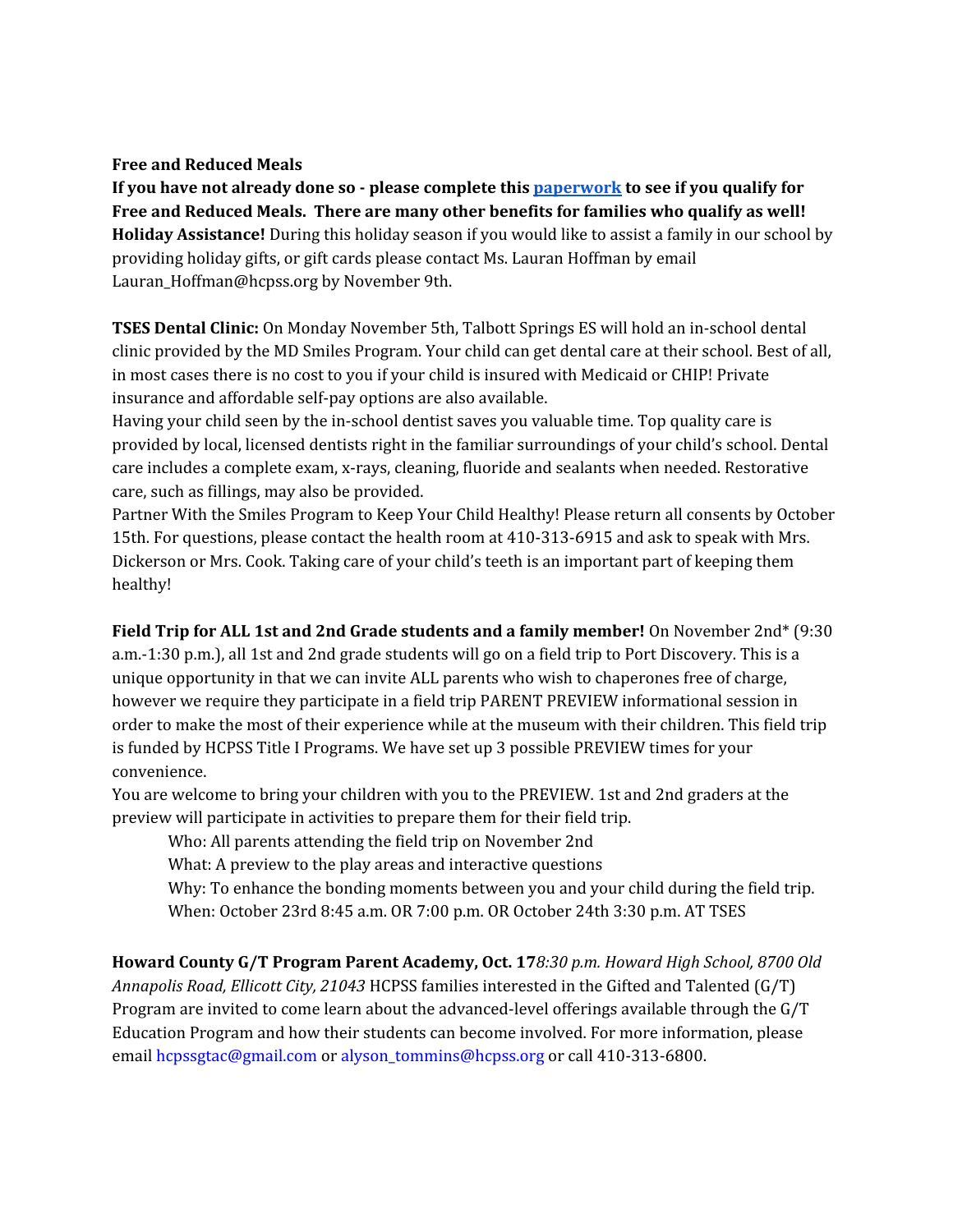**Stevens Forest Elementary is Hosting the Harlem Wizards! This is so much fun!** This SFES PTA hosted event is on October 17, 2018 starting at 7:30 pm (doors open at 6:30). Advance Tickets are \$10.00; Tickets at the door are \$12.00. Visit [www.HarlemWizards.com](http://www.harlemwizards.com/) or [www.sfespta.weebly.com/harlem-wizards](http://www.sfespta.weebly.com/harlem-wizards) for additional information.

# Celebrations!

Super Singers! Please help us to recognize the following students for RISE(ing) (Respect; Inspire; Self Control; Empathy) to the Challenge in Music during the week of October 1, 2018: ! Josee M., Payton M., Karina N., Tunmise O., Peyton L., Chris H.G., Khadija D.S., Sophia D., Paul V., Mia H., Sara C., Kelly F., Rosa R., LaNiya B., Tyler W., Leighton H., Anthony R., Kyauna W.

# *Artist of the Week~***Ella S.~**Grade K~*Matisse Paper Cut*

Ella is a Kindergarten student who enjoys coming to the art room to learn about different kinds of art and artists. Kindergarten students have been learning about the famous French artist Henri Matisse in art and took a pretend trip to France. Students learned that as Matisse grew old he needed to have a surgery, but still created work from his bed and wheelchair as he recuperated. Some of his most important works of art where from this period of time when he made his "paper cuts".Inspired by Mr. Matisse's art, Ella learned to cut many shapes such as circles and triangles, and also learned to cut zig-zag, squiggle, and straight lines with the scissors

# **TSES PTA Information**

Please note the following very important TSES PTA events!

**Get excited! The TSES PTA's annual Yankee Candle Fundraiser is back and better than ever! In addition to beautifully fragrant candles and accessories, there are tons of amazing gifts for any occasion, helpful items for at-home or on-the-go, and unique decor.**

## **Two fun, easy ways to shop:**

**1) Check out the NEW Fall/Holiday 2018 catalog b[y](https://tsespta.us1.list-manage.com/track/click?u=1ec7bb9f46dfcdbe1c87bb37a&id=573f825cfe&e=ea508147b9)** [clicking](https://tsespta.us1.list-manage.com/track/click?u=1ec7bb9f46dfcdbe1c87bb37a&id=573f825cfe&e=ea508147b9) here**. Paper catalogs and order forms were also sent home with students last Friday (Sep. 28th). Please make all checks and money orders out to TSES PTA (no cash).**

**2) Check out the exclusive online inventory at** [yankeecandlefundraising.com](https://tsespta.us1.list-manage.com/track/click?u=1ec7bb9f46dfcdbe1c87bb37a&id=fc92e2a828&e=ea508147b9) **and enter TSES PTA's Group Number 990104508**.

**Get** cool stuff for yourself or your home. **Give** to friends and family & help **Give** back. If you have any questions, please reach out to Adrien Harrison at [adrien726@hotmail.com.](mailto:adrien726@hotmail.com)

**TSES PTA SAVE THE DATE!** TSES has another amazing Restaurant Night in two weeks!!! Please join our school community at Chick Fil A on Dobbin Road on October 24, 2018 from 5:00-9:00! Proceeds from this event will support evening programs at Talbott Springs Elementary! Thank you for your support!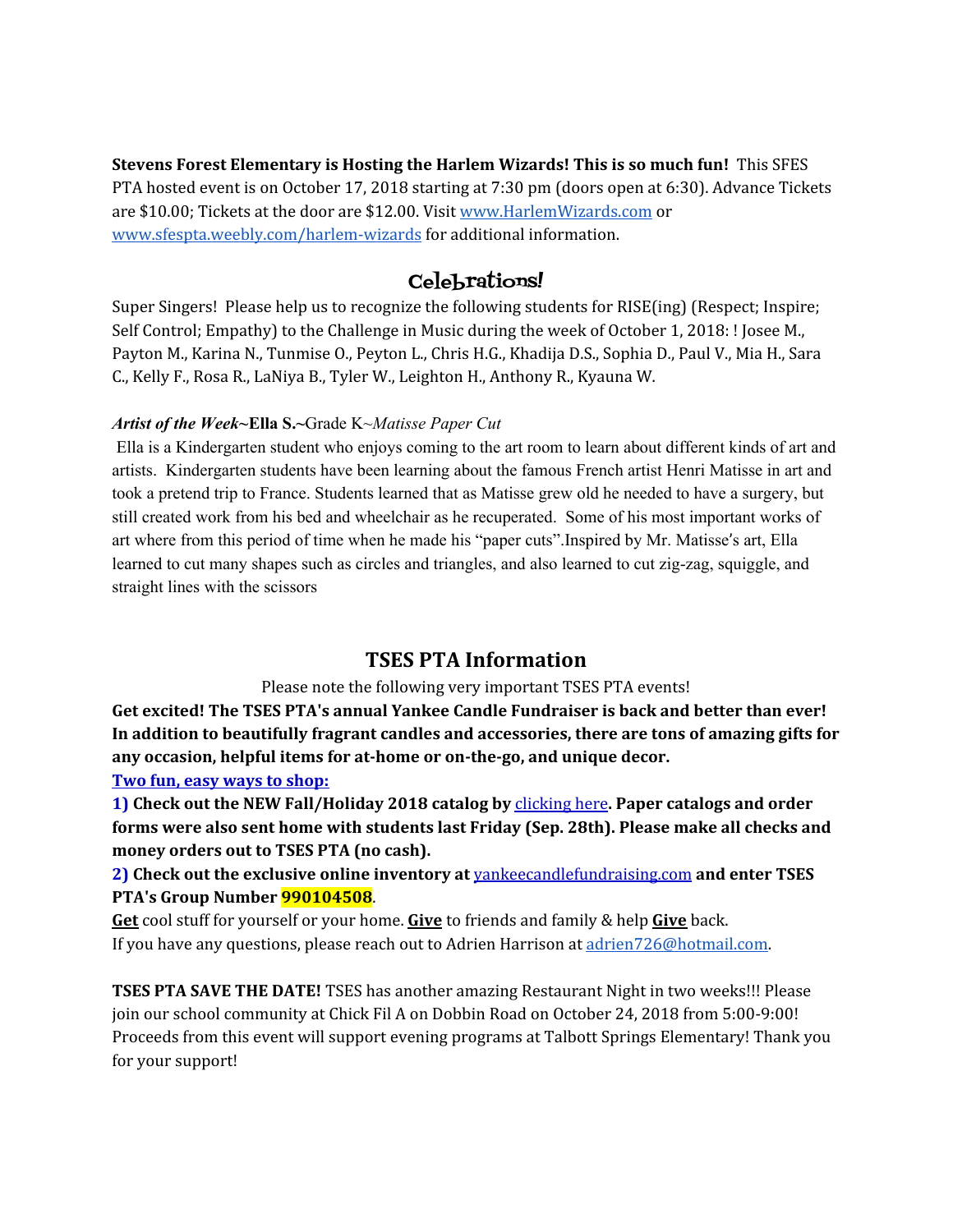# **The Talbott Springs PTA will be hosting a Trunk or Treat on Friday 10/26 from 6pm-7pm.**

Prizes will be awarded for the best dressed vehicle! if You would like to dress up your trunk please look for a form sent home in your child's folder or email lexchestnut@gmail.com. A vehicle is not required to participate.

Please visit the HCPSS Community News and Programs page <http://www.hcpss.org/community-news-and-programs/> on the HCPSS website for announcements of upcoming events and programs sponsored by non-profit organizations.

## **INFORMACIóN IMPORTANTE TSES**

Las fotos individuales de los estudiantes están programadas para el martes 16 de octubre de 2018. Puede pre-ordenar retratos en www.schoolpix.com. Haga clic en el botón que dice: Preorder Portraits Online Here. Utilice el código de pre-pedido Y8RA3JND. Los sobres con la imagen se enviarán a casa el lunes 15 de octubre de 2018.

### **Día de los Veteranos en TSES**

Aunque el Día de los Veteranos está a más de un mes de distancia, ¡estamos planeando el futuro! Se necesitan voluntarios para apoyar nuestro esfuerzo por educar a los estudiantes de TSES acerca de esta importante fiesta.

Durante la semana del 29 de octubre al 2 de noviembre, la Sra. Ressler y la Sra. Kapadia, nuestros maestros de medios hablarán con los estudiantes sobre el día de los veteranos y los estudiantes escribirán cartas de gratitud a los que prestan servicio militar en los Estados Unidos. La Sra. Ressler y la Sra. Kapadia están buscando voluntarios que puedan estar dispuestos a venir y hablar con nuestros estudiantes sobre su servicio activo en cualquier rama del ejército de los Estados Unidos. Si desea ofrecer su tiempo como voluntario durante la semana del 29 de octubre al 2 de noviembre, comuníquese con la Sra. Ressler por correo electrónico a Laura\_Ressler@hcpss.org o llame a la escuela para dejarle un mensaje al 410-313-6915 a la brevedad posible.

Cómo mostrar nuestra gratitud a los veteranos En Talbott Springs Elementary, nos gustaría agradecer a los miembros de la familia de nuestros estudiantes que han prestado servicios o que actualmente sirven en cualquier rama del ejército de los Estados Unidos. Haga clic en el enlace a continuación y comparta su información para que podamos dar un reconocimiento especial a los niños, el lunes 12 de noviembre. Por favor, envíe su información antes del viernes 2 de noviembre para dar tiempo a la preparación de materiales para un reconocimiento especial. ¡Gracias! [https://docs.google.com/forms/d/e/1FAIpQLSeNS65Sp7jm5qkT6JxZVbxjMHwpYH0I6WK8XBOU0](https://docs.google.com/forms/d/e/1FAIpQLSeNS65Sp7jm5qkT6JxZVbxjMHwpYH0I6WK8XBOU0iZd1Gn1aw/viewform?usp=sf_link) [iZd1Gn1aw/viewform?usp=sf\\_link](https://docs.google.com/forms/d/e/1FAIpQLSeNS65Sp7jm5qkT6JxZVbxjMHwpYH0I6WK8XBOU0iZd1Gn1aw/viewform?usp=sf_link)

**Clínica dental TSES:** El lunes 5 de noviembre, Talbott Springs ES realizará una clínica dental en la escuela patrocinada por el Programa MD Smiles. Su hijo puede recibir atención dental en su escuela. Lo mejor de todo, en la mayoría de los casos, ¡no hay ningún costo para usted si su hijo está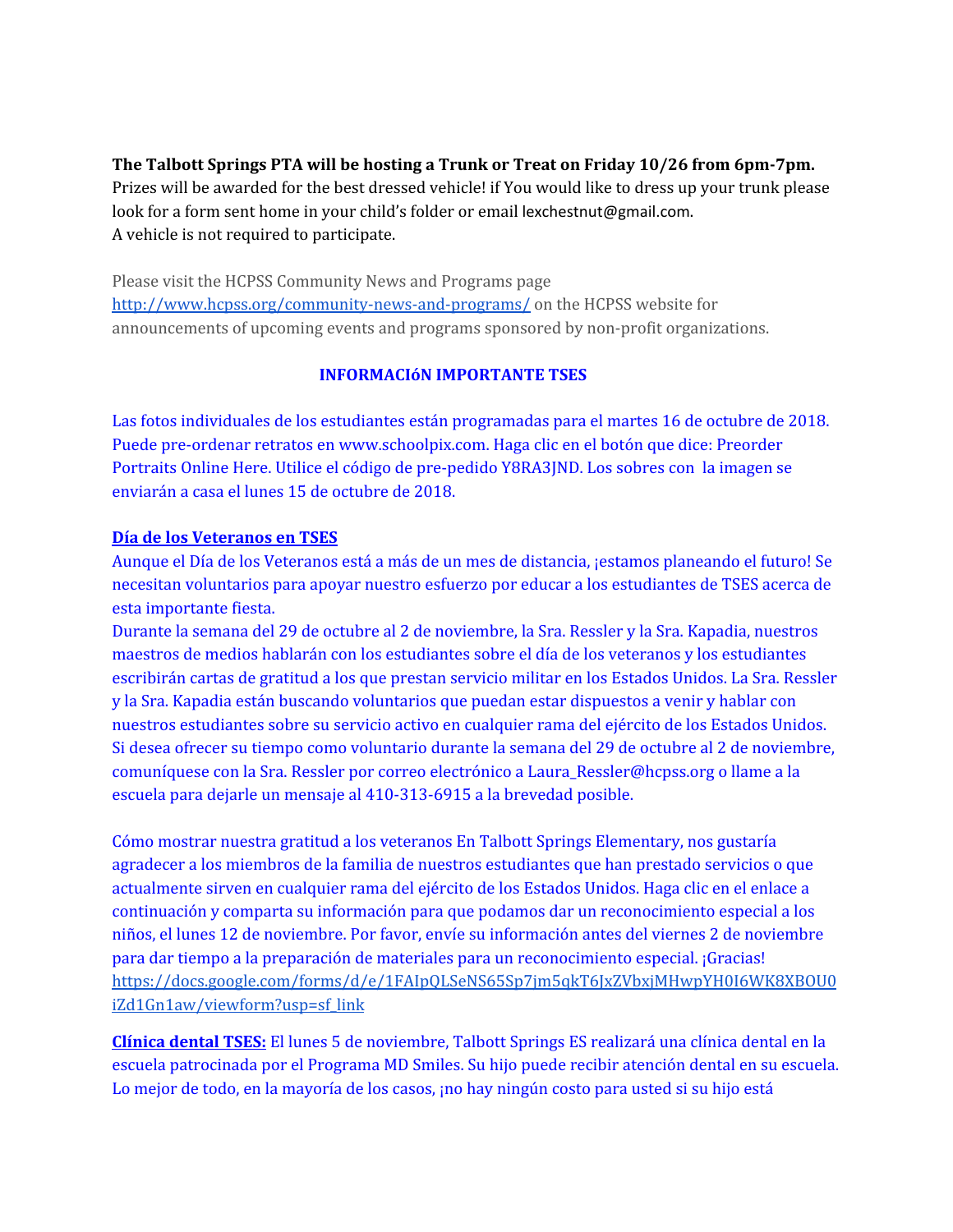asegurado con Medicaid o CHIP! Seguro privado y opciones asequibles de pago por cuenta propia también están disponibles.

Tener a su hijo atendido por el dentista de la escuela le ahorra un tiempo valioso. La atención de alta calidad es proporcionada por dentistas locales y con licencia en el entorno familiar de la escuela de su hijo. El cuidado dental incluye un examen completo, radiografías, limpieza, fluoruro y selladores cuando sea necesario. También se pueden proporcionar cuidados restaurativos, como empastes o calzas.

Asóciese con el programa Smiles para mantener a su hijo saludable! Por favor devuelva todos los consentimientos antes del 15 de octubre. Si tiene preguntas, comuníquese con la sala de salud al 410-313-6915 y pida hablar con la Sra. Dickerson o la Sra. Cook. ¡Cuidar los dientes de su hijo es una parte importante para mantenerlos saludables!

### Comidas Gratis y Reducidas

Si aún no lo ha hecho, complete esta documentación para ver si califica para comidas gratis o reducidas. ¡Hay muchos otros beneficios para las familias que también califican! Asistencia de vacaciones! Durante esta temporada de vacaciones, si desea ayudar a una familia en nuestra escuela al proporcionar regalos de vacaciones o tarjetas de regalo, comuníquese con la Sra. Lauran Hoffman por correo electrónico a Lauran\_Hoffman@hcpss.org antes del 9 de noviembre.

**Excursión para TODOS los estudiantes de 1º y 2º grado** y un miembro de la familia! El 2 de noviembre \* (9:30 a.m.-1: 30 p.m.), todos los estudiantes de 1º y 2º grado irán de excursión a Port Discovery. Esta es una oportunidad única en que podemos invitar a TODOS los padres que deseen ser chaperones sin cargo, sin embargo, requerimos que participen en una sesión informativa de VISTA PREVISTA PARA PADRES para aprovechar al máximo su experiencia en el museo con sus hijos. Este viaje de campo está financiado por los Programas Título I de HCPSS. Hemos configurado 3 tiempos de PREVIO previos para su conveniencia.

Le invitamos a traer a sus hijos con usted a la vista previa. Los estudiantes de 1er y 2do grado en la vista previa participarán en actividades para prepararlos para su excursión.

-Todos los padres que asisten a la excursión el 2 de noviembre.

- Una vista previa de las áreas de juego y preguntas interactivas.

- Para mejorar los momentos de unión entre usted y su hijo durante

El viaje de campo y más allá y para promover la lógica y

razonamiento al comunicar pensamiento (conexión SIP)

-El 23 de octubre a las 8:45 a.m. o 7:00 p.m. O 24 de octubre 3:30 p.m.

En: Talbott Springs Elementary

#### **Academia de Padres del Programa G / T del Condado de Howard,**

Miércoles, 17 de octubre, 7 a 8:30 p.m. - Howard High School, 8700 Old Annapolis Road, Ellicott City, 21043 Las familias de HCPSS interesadas en el Programa para Dotados y Talentosos (G / T) están invitadas a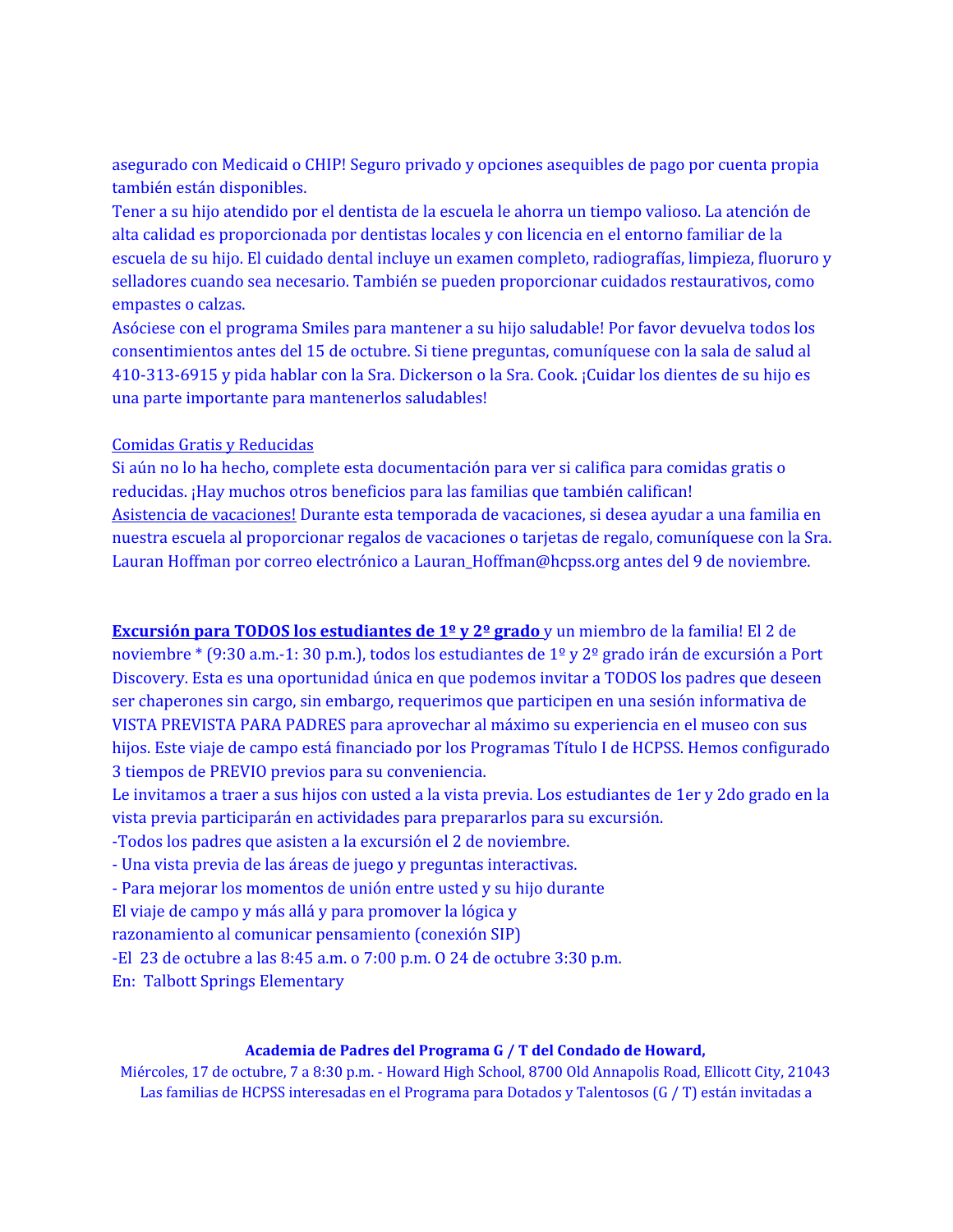aprender sobre las ofertas de nivel avanzado disponibles a través del Programa de Educación G / T y cómo sus estudiantes pueden participar. Para obtener más información, envíe un correo electrónico a hcpssgtac@gmail.com o alyson\_tommins@hcpss.org o llame al 410-313-6800.

¡Stevens Forest está patrocinando el evento de los Magos de Harlem! Este evento realizado por la PTA de SFES es el 17 de octubre de 2018 a partir de las 7:30 p. m. (Las puertas se abren a las 6:30). Los boletos anticipados cuestan \$ 10.00; Los boletos en la puerta cuestan \$ 12.00. Visite www.HarlemWizards.com o www.sfespta.weebly.com/harlem-wizards para obtener información adicional.

**Super Cantantes!** Por favor ayúdenos a reconocer a los siguientes estudiantes por RISE( Respeto, Inspiración, autocontrol y empatía en música durante la semana del 1 de octubre, 2018.Josee M., Payton M., Karina N., Tunmise O., Peyton L., Chris H.G., Khadija D.S., Sophia D., Paul V., Mia H., Sara C., Kelly F., Rosa R., LaNiya B., Tyler W., Leighton H., Anthony R., Kyauna W.

### **Artista de la semana** ~ Ella S. ~ Grado K ~ Corte de papel de Matisse

Ella es una estudiante de Kindergarten que disfruta venir a la sala de arte para aprender sobre diferentes tipos de arte y artistas. Los estudiantes de kindergarten han estado aprendiendo sobre el famoso artista francés Henri Matisse en arte y realizaron un viaje a Francia. Los estudiantes aprendieron que a medida que Matisse envejecía, necesitaba hacerse una cirugía, pero aún así creó el trabajo desde su cama y silla de ruedas mientras se recuperaba. Algunas de sus obras de arte más importantes fueron las de este período en el que hizo sus "cortes de papel". Inspirada por el arte del Sr. Matisse, Ella aprendió a cortar muchas formas, como círculos y triángulos, y también aprendió a cortar el zigzag. , garabatos y líneas rectas con las tijeras.

#### **Información de TSES PTA**

Tenga en cuenta los siguientes eventos muy importantes de PTA TSES . ¡El evento anual de recaudación de fondos Yankee Candle de TSES PTA está de vuelta y mejor que nunca!

Además de las velas y accesorios de ricas fragancias, hay cantidad de regalos increíbles para cualquier ocasión, artículos útiles para el hogar o para llevar, y una decoración única. Dos formas divertidas y fáciles de comprar:

1) Consulte el NUEVO catálogo de otoño / vacaciones 2018 haciendo clic en el link . También se enviaron a casa catálogos en papel y formularios de pedido con los estudiantes el viernes pasado (28 de septiembre). Haga todos los cheques y giros postales a la PTA de TSES (no efectivo).

2) Consulte el inventario exclusivo en línea en yankeecandlefundraising.com e ingrese el Número de Grupo 990104508 de TSES PTA.

Consiga cosas geniales para usted o su hogar. Dar a amigos y familiares.. Si tiene alguna pregunta, comuníquese con Adrien Harrison en adrien726@hotmail.com.